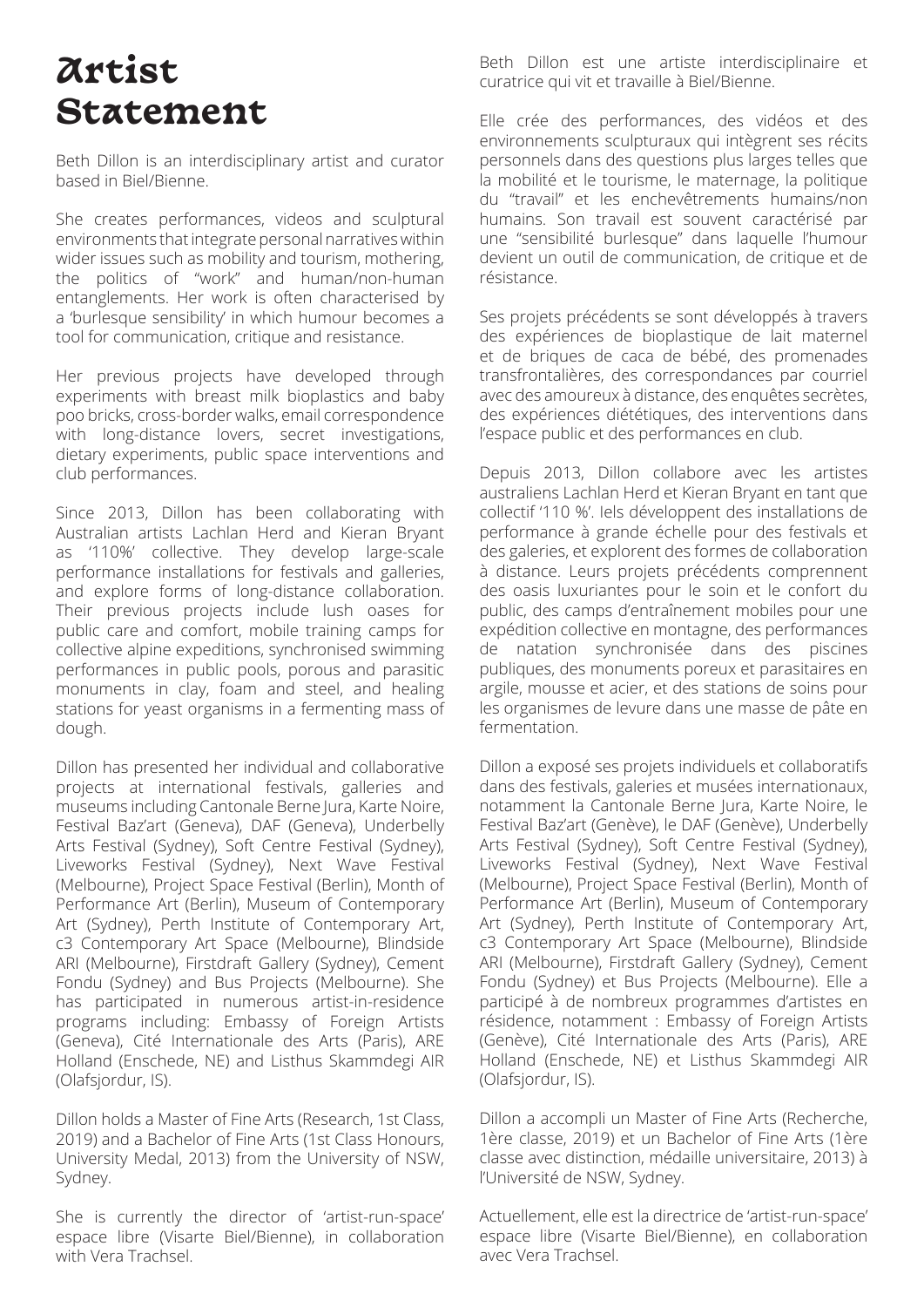# **CV - Beth Dillon** (\*1987, Sydney, Australie)

Rue Jakob Rosius 20, 2502 Biel/Bienne bethdillon@protonmail.com www.bethdillon.com

## Éducation

- 2019 Master of Fine Arts (Research), University of New South Wales, Sydney, AU
- 2013 Bachelor of Fine Arts (First Class Honours and University Medal for Sculpture, Performance and Installation), College of Fine Arts, University of New South Wales, Sydney, AU

### Expositions solo

- 2021 CUD, Joli mois du mai, Visarte Biel/Bienne, Krone Couronne, Biel/Bienne
- 2018 Been there, done that, UNSW Galleries, Sydney
- This is all going to be worth something, someday, Embassy of Foreign Artists, Maison Baron, Genève 2016 Should I have stayed home, and thought of here?, 55 Sydenham Rd, Sydney
- 2015 Misery loves company, the Bearded Tit, Sydney
- 2014 Things are going great in your absence, Boys Club, Berlin
- 2013 Going Somewhere, Mildura Palimpsest #9, Mildura, AU

#### Expositions collectives, performances, et projections de festival

- 2020 Béton, ciment, goudron, LOL, Cantonale Berne Jura, La Nef, Le Noirmont Le Déménagement, Karte Noire: L'ennui, la Voirie, Bienne Festival Baz'Art, curatrices: Claire Mayet and Colline Grosjean, Genève 2019 Festival des idées à but non lucratif, curatrices: Claire Mayet and Colline Grosjean, Gare Cornavin, Genève Can you hear the people sing?, curateurs: Luke Letourneau and Katy B Plummer, Metro Arts, Brisbane, AU 2018 Les Misérables '18, curateurs: Luke Letourneau and Katy B Plummer, Kudos Gallery, Sydney 2016 The Tallest Artist in Next Wave, The Fraud Complex, curateurs Peter H. Johnson & Denise Thwaites, West Space, Next Wave Festival, Melbourne The Artist as Protagonist, Centrum, Berlin Fisk, sélection de courts métrages, Lausanne Underground Film Festival Ego Trip, sélection de courts métrages, VIVID Festival, Sydney 2015 SHE, curatrice: Katie Winten, The Studio, Sydney TOUCH, Vorspiel 2015 / Transmediale, Berlin Taken to Task, curateur: Dara Gill, Kudos Gallery, Sydney Skammdegi, Listhus Artspace, Olafsfjordur, Iceland 2014 USELESS, curatrice: Katie Winten, Corner Co-operative, Sydney Model Behaviours, Institute Cervantes, Berlin Working the Room, Month of Performance Art, Berlin SELFIES, Kudos Gallery, Sydney Best Wishes, SafARI LIVE Festival, Sydney Larrikins, 107 Projects, Sydney
	- Subject to Ruin, Casula Powerhouse, Sydney Outer Place, SIM Gallery, Reykjavik
- 2013 The End is the Beginning, COFA Galleries, Sydney The Shape of Things to Come, Kudos Gallery, Sydney INSTA Media Arts Festival, Knoxville, USA

#### Projets et performances collaboratifs

Veuillez noter: les expositions marquées d'un\* se réfèrent à des œuvres collaboratives produites avec Kieran Bryant et Lachlan Herd sous le nom collectif, 110%

2021 Paper View\*, curateurs: Studio Q90, Bienne, Vevey, St. Gallen Wet Nurse (Mother Lode)\*, Micro-(bial) Tenancies, curatrice: Abbra Kotlarczyk, BLINDSIDE ARI, Melbourne Attention Tourist\* , curatrice: Josephine Skinner, Cement Fondu, Sydney, AU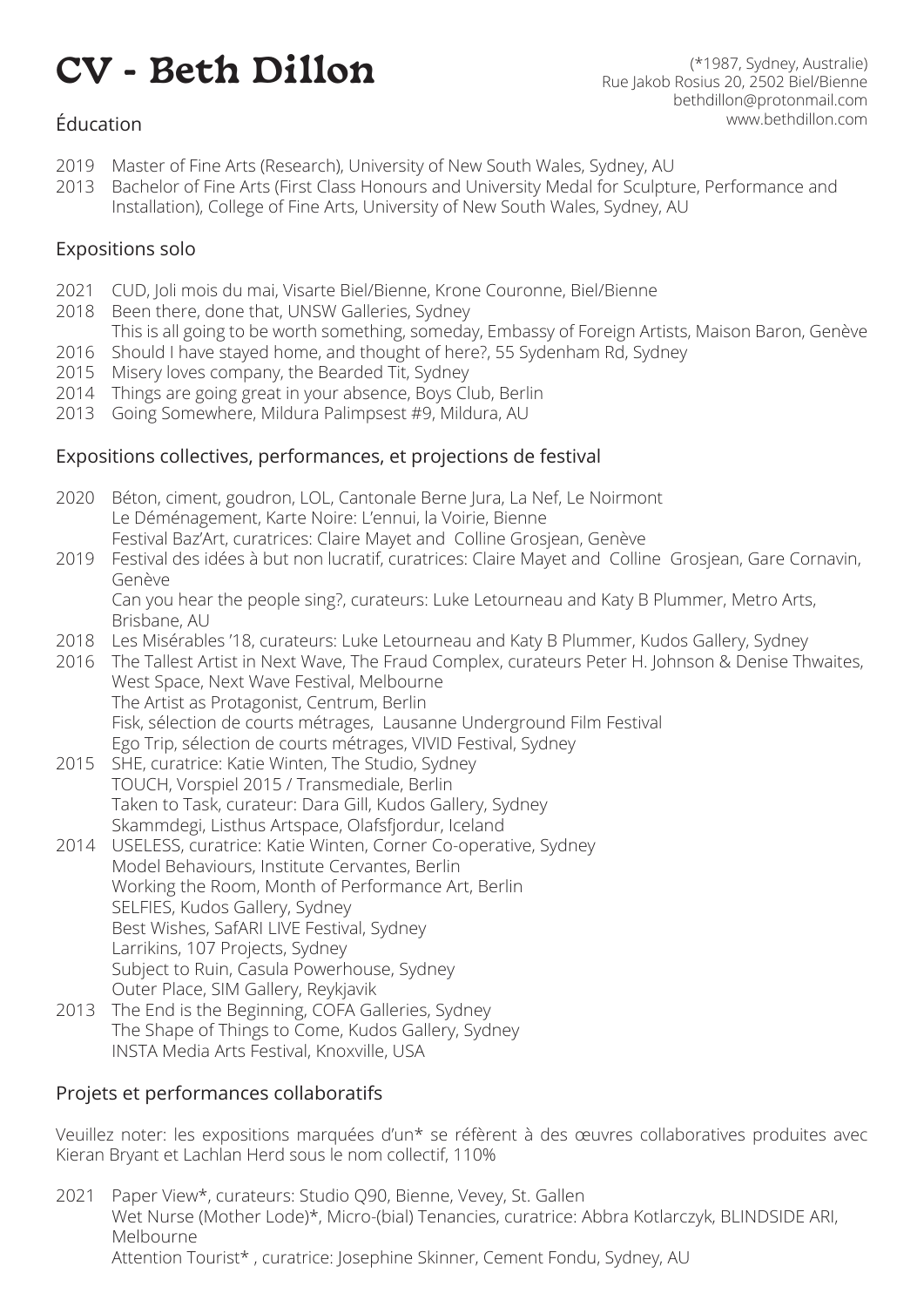- 2020 Sweating the Foundations (Night Shift), DARK MOFO, Hobart, AU (annulé) roll slap pinch pucker press dab dampen slice sluice stipple squeeze spread smooth stand-by and switch\*, Watch This Space, Alice Springs, AU (annulé)
- 2019 Dough Pit\*, Soft Centre Festival, Casula Powerhouse, Sydney Wet Nurse\*, c3 Gallery, Melbourne
- 2018 Sweating the Foundations\*, Liveworks Festival, Sydney Three Flowing Futures\*, 'Grit!', curatrice: Cassandra Hard-Lawrie, Incinerator Art Space, Sydney
- 2017 Field Work\*, Looking at me through you, curatrice: Megan Monte, Campbelltown Arts Centre Holiday Feelings\*, Reckless Acts, Fringe World 2017, Perth Institute of Contemporary Art (PICA), Perth, AU
- 2016 A Summit Wouldn't Do Without You (Training is the Essence of Transformation)\*, Bus Projects, Melbourne

A Summit Wouldn't Do Without You (Dreaming the Dream)\*, Firstdraft Gallery, Sydney #WINNING\*, The Bearded Tit, Sydney I'm still new here (avec Anton Benois), Kudos Gallery, Sydney Saturation Point\*, Free Fall, Oxford Arts Factory, Sydney Some Three Somes\*, Freda's, Sydney Slow Clap Suffer\*, Serious Introspection, Bar Ihanni, Helsinki

- 2015 FRIDGE (avec Anton Benois), curatrice: Paz Ponce, Entretempo Kitchen Gallery, Berlin Ego Trip I (avec Anton Benois), TETEM, Enschede, NL I'm new here (avec Anton Benois), Firstdraft Gallery, Sydney Smart Casuals, Bearded Tit, Sydney Do Something/Do Nothing\*, Corner Cooperative, Sydney Puff Piece \*, Soap Box, Performance Space, Sydney Low Profle \*, Sydney Contemporary Art Fair: Performance Contemporary, Sydney Trailrazers \*, Sydney Contemporary Art Fair: Performance Contemporary, Sydney Holiday Feelings\*, Underbelly Arts Festival, Sydney Carpe Carpe Carpe Diem!\*, Futures, curateur: Dara Gill, Museum of Contemporary Art, Sydney At your service\*, Underbelly Arts Supper, Redfern Town Hall, Sydney Positive Returns\*, Archive Space, Sydney Yellow Belly Sunshine Buffet (avec Anton Benois), Listhus Artspace, Olafsfjordur, Iceland 2014 Violetta (avec Agora Collective), Blockbuster Exhibitions, Berlin
- Haus Besucht (avec Merlin Carter), Salon Neucologne, Berlin I find it blue to think of you\*, Rocks Village Bizarre, Sydney Two Yellow Bellies (avec Anton Benois), Listhus, Olafsfjordur, Iceland STRAVAGANZA (avec Agora Collective), Project Space Festival, Berlin A Couple of Nice Guys\*, Performance Space: Talent Quest, Sydney
- 2013 110%\*, Underbelly Arts Festival, Sydney First Draft After Dark (avec ROCKET Collective) Firstdraft Gallery, Sydney Russell and Maple Withers: A life in love (avec Nick Fox), Art is for lovers, curated by Emma Price, Museum of Contemporary Art, Sydney One, Two, Three (avec James Gatt), Archive Space, Sydney

# Projets curatorials

2021 Curatrice / Directrice (avec Vera Trachsel), espace libre, Bienne, 2021-2023

#### Scénographie et création de costumes

- 2021 ANAP, Vana Kostayola, Cie Kavecs, Théatre du Loup, Généve
- 2019 The Wide West Show!, Johannes Dullin, Ariel Garcia, Gregory Stauffer, tournée Arsenic Lausanne, ADC Genève, and Programme Commun Lausanne.
- 2017 Dreams for the Dreamless, Gregory Stauffer, tournée ADC Genève, Südpol Luzern, Arsenic Lausanne, Tinguely Museum Basel et Centre Culturel Suisse, Paris.